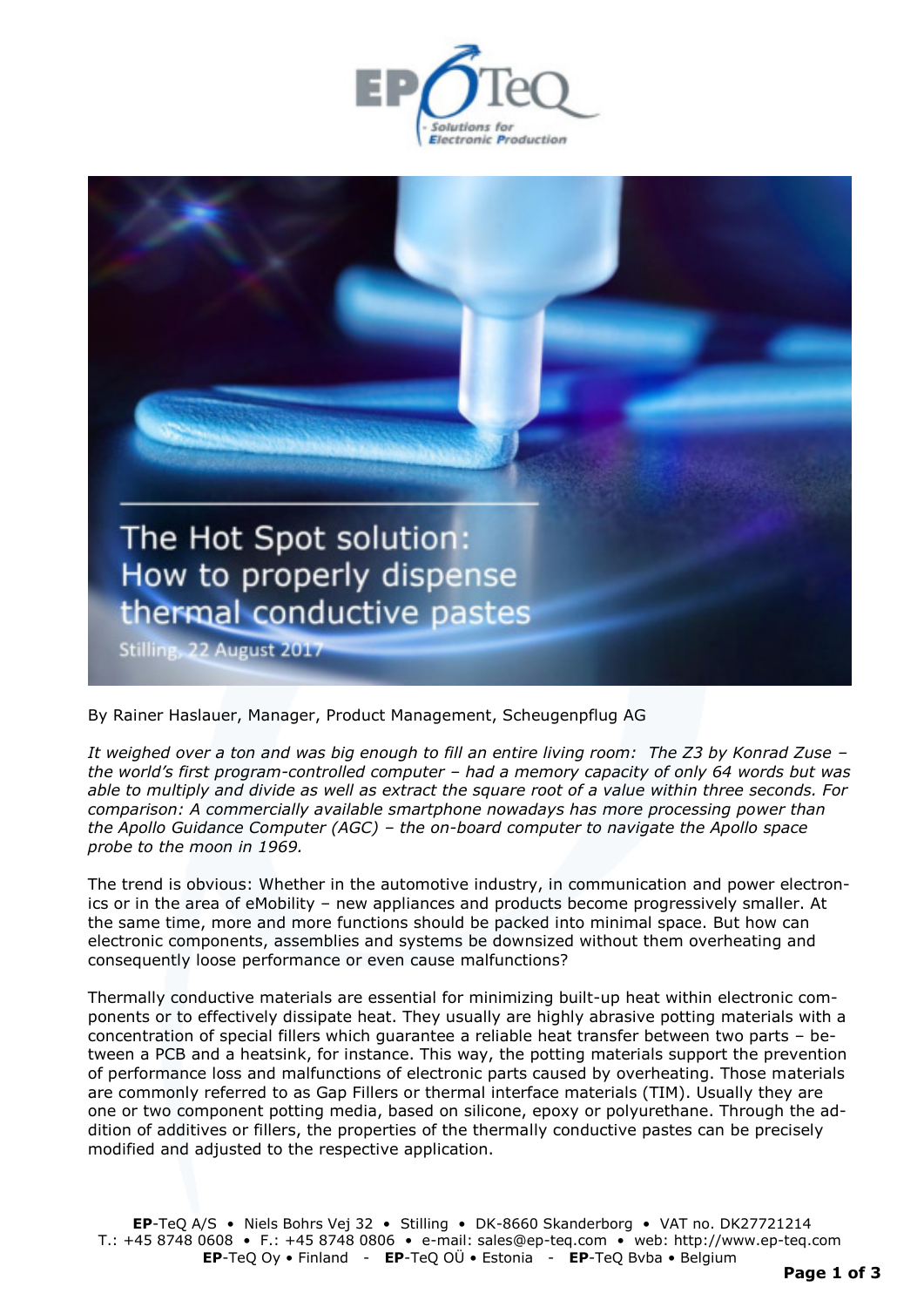

## **Customized systems technology is the key**

The thermal conductivity of these pastes is established with fillers like aluminium oxide, graphite, silver or boron nitride. These fillers often exhibit very high degrees of hardness, as well as sharp edges. When choosing systems for preparing and dispensing thermal pastes, it is imperative to look for manufacturing equipment which is specifically tailored to the application. Otherwise, operators are at risk of facing high maintenance and repair costs.

The use of single component materials is quite common, since they do not require mixing and thus are supposedly easier to process. In comparison to 2C systems, however, more elaborate logistics are required in this case. Depending on whether cross-linking reactions are initiated through humidity, UV rays or temperature, certain precautions have to be taken so that the curing process of the material does not start prematurely. This may involve continuous cooling of the medium or special storage conditions for pails and cartridges. 2C thermal interface materials, on the other hand, often feature preferable material properties. Additional benefits for operators are shorter curing times and reduced VOC emissions.

#### **Thermal pastes vs. pads and foils**

In contrast to solid, die-cut pads or foils for dissipating heat, thermally conductive pastes offer the possibility to realize individual contours on the component and thus enable more design freedom. Due to their conformability, thermally conductive pastes are best suited for components with complex topography or surface texture. Additionally, the fluidity of the material when compressed after its application allows for an improved compensation of possible tolerances. Especially sensitive electrical parts are exposed to less mechanical stress during assembly, which considerably reduces the risk of rejects. When using pastes, operators benefit from an increased performance, since pastes possess a higher thermal conductivity than pads or foils. Further advantages are lower storage costs, reduced or even non-existent expenditures for handling and assembly as well as the good automation capacity of the material application.

For a process reliable application with a reproducible outcome quality, it is crucial that the material is able to be dispensed by machine. If the thermal interface material is too viscous because of an extremely elevated filler ratio, it is barely processible anymore. Manual application may cause fluctuating material quantities as well as insufficient application accuracy. This could lead to inadequate or not reproducible outcome qualities. In the case of highly filled media, there is also the problem of phase separation or filler sedimentation. Here, the deployment of a proper material preparation system is imperative in order to prevent poor potting results and, by extension, rejects.

#### **New complete solution for thermal management tasks**

When applying thermal pastes, the motto is: As thin as possible and as thick as necessary. While a thin layer impedes complete contacting, a thick layer reduces heat dissipation. In order to meet the market's demands for a process reliable entry-level solution for the application of highly viscous thermally conductive pastes, Scheugenpflug developed the new DispensingCell. It is a fully pre-configured and parametrized dispensing and potting cell which is adjusted to approved 1C and 2C thermal interface materials by well-established manufacturers before delivery. Based on the Scheugenpflug modular system, the DispensingCell is built from standardized modules. Apart from high quality components, operators especially benefit from the system's fast availability. Thanks to Plug and Produce, a fast production launch is guaranteed as well.

The DispensingCell is available in three sizes. The single system components can be precisely adjusted to the necessary performance, the required dispensing range and the respective, tested potting material. Kanban and lean production are the basis for short delivery times and an attractive price-performance ratio.